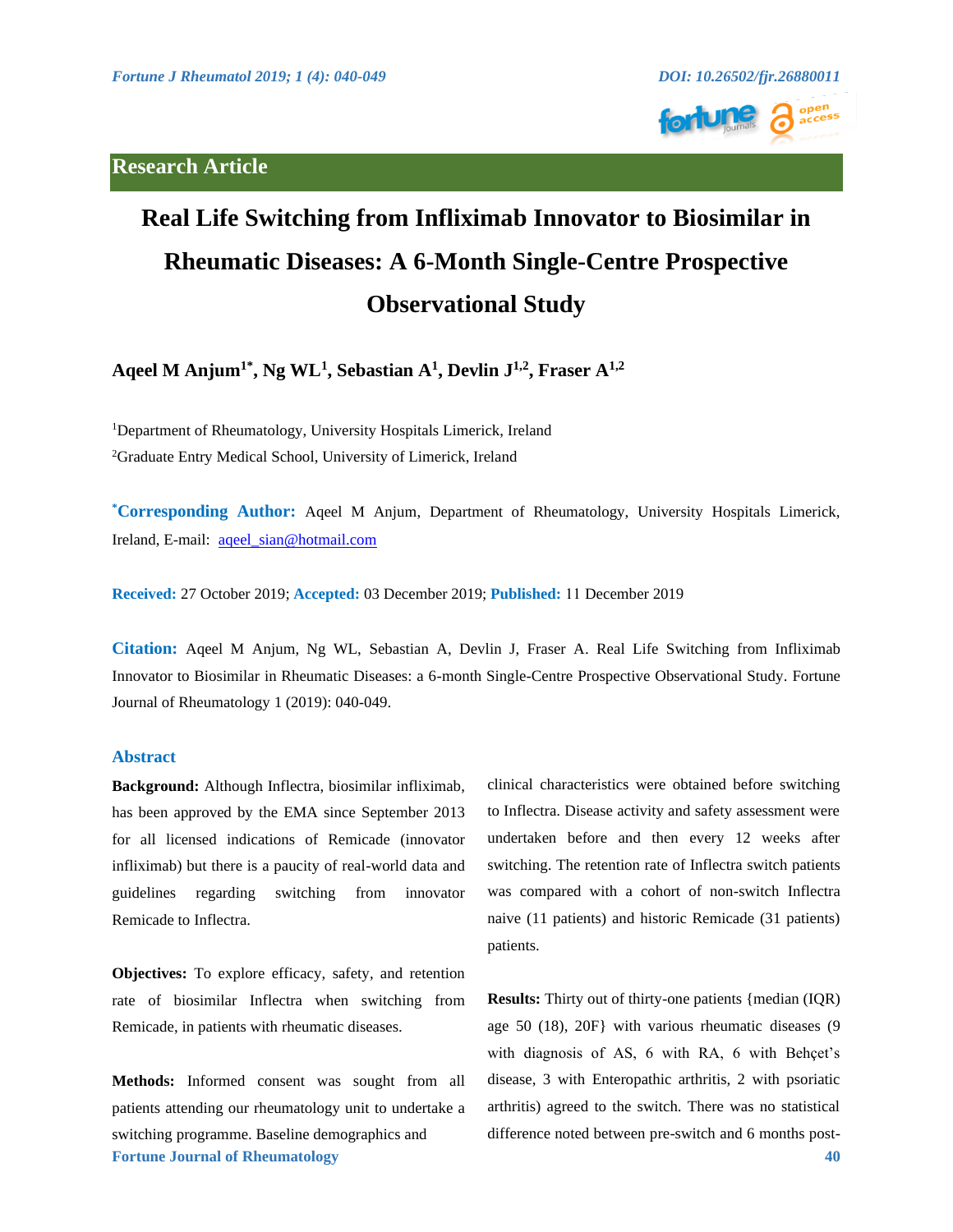switch mean values of PGA (p=0.37), BASDAI (p=0.60), ASDAS-CRP (p=0.90), DAS28CRP (p=0.85), DAS28ESR (p=0.45), CRP (p=0.09), Behçet's disease activity score  $(p=0.77)$  and HAQ-DI  $(p=0.18)$ . The retention rate on Inflectra switch was 86.7% as compared to 90.9% in the Inflectra naive cohort and 100% for historic Remicade cohort.

**Conclusion:** These results demonstrate that in this cohort at 6 months Inflectra is comparable to Remicade in efficacy and there are no new safety signals.

**Keywords:** Biosimilars; Infliximab; Remicade; Inflectra; Rheumatic diseases; Real Life Switching; Disease activity; Retention rate; Nocebo effect

### **1. Introduction**

Undoubtedly biological DMARDs (bDMARDs), including TNF-alpha inhibitors, have revolutionized the treatment of various rheumatic disorders such as AS, RA, and psoriatic arthritis [1-3] and these have become an integral component of treatment algorithms of these diseases [4, 5]. However huge costs associated with the use of bDMARDs have been a barrier to their widespread use and accessibility especially in the countries with the low gross domestic product [6, 7]. A European study has shown that bDMARDs cannot be reimbursed in some countries within Europe and bDMARDs treatment costs were more than the actual GDP in 26 countries [6]. It is anticipated that availability of biosimilar DMARDs (bsDMARDs) will reduce the economic burden and accessibility to biologics due to reduced cost and the addition of competition to the market [8]. Biosimilars are biological medicinal agents that contain a version of active substance of reference biological product, also called originator or reference biologics, are supposed to be administered at the similar dose to treat same disorders [9]. Due to large size and complex structure, an exact

copy of reference biologic is not possible. There is a rigorous process required to establish that a biosimilar product is similar to the reference product in terms of quality characteristics, biological activity, pharmacokinetics, safety, immunogenicity, and efficacy [10].

Inflectra (CT-P13), the biosimilar infliximab, has been approved by the European Medicine Agency since 2013 and for US Food and Drug Administration in 2016 for all licensed indications of Remicade (innovator infliximab) [11]. CT-P13 was authorized was on the basis on the basis of randomized controlled trials PLANETRA [12] and PLANETAS [13] comparing originator infliximab with CT-P13 in rheumatoid arthritis and ankylosing spondylitis respectively. Approval for other indications (psoriatic arthritis, plaque psoriasis, Crohn's disease and ulcerative colitis) was based on extrapolation of data from these trials, according to guidance for regulatory approval of biosimilars [14]. Although Inflectra has been found to offer significant cost, there is still a paucity of realworld data about its safety and efficacy, especially when switching from reference infliximab product [15]. The aim of our study was to investigate the real-life efficacy, safety and retention rate of switching from reference infliximab (INX) to biosimilar infliximab (CT-P13) in patients with various rheumatic diseases.

#### **2. Methods**

#### **2.1 Patients and study design**

This was a single Centre observational prospective cohort study conducted by Department of Rheumatology, University Hospitals Limerick at rheumatology day ward (infusion center) in Croom Orthopedic Hospital. In August 2017, all the patients receiving reference infliximab (Remicade™, Janssen Biotech, Horsham, PA, USA) for various rheumatic diseases were proposed to switch to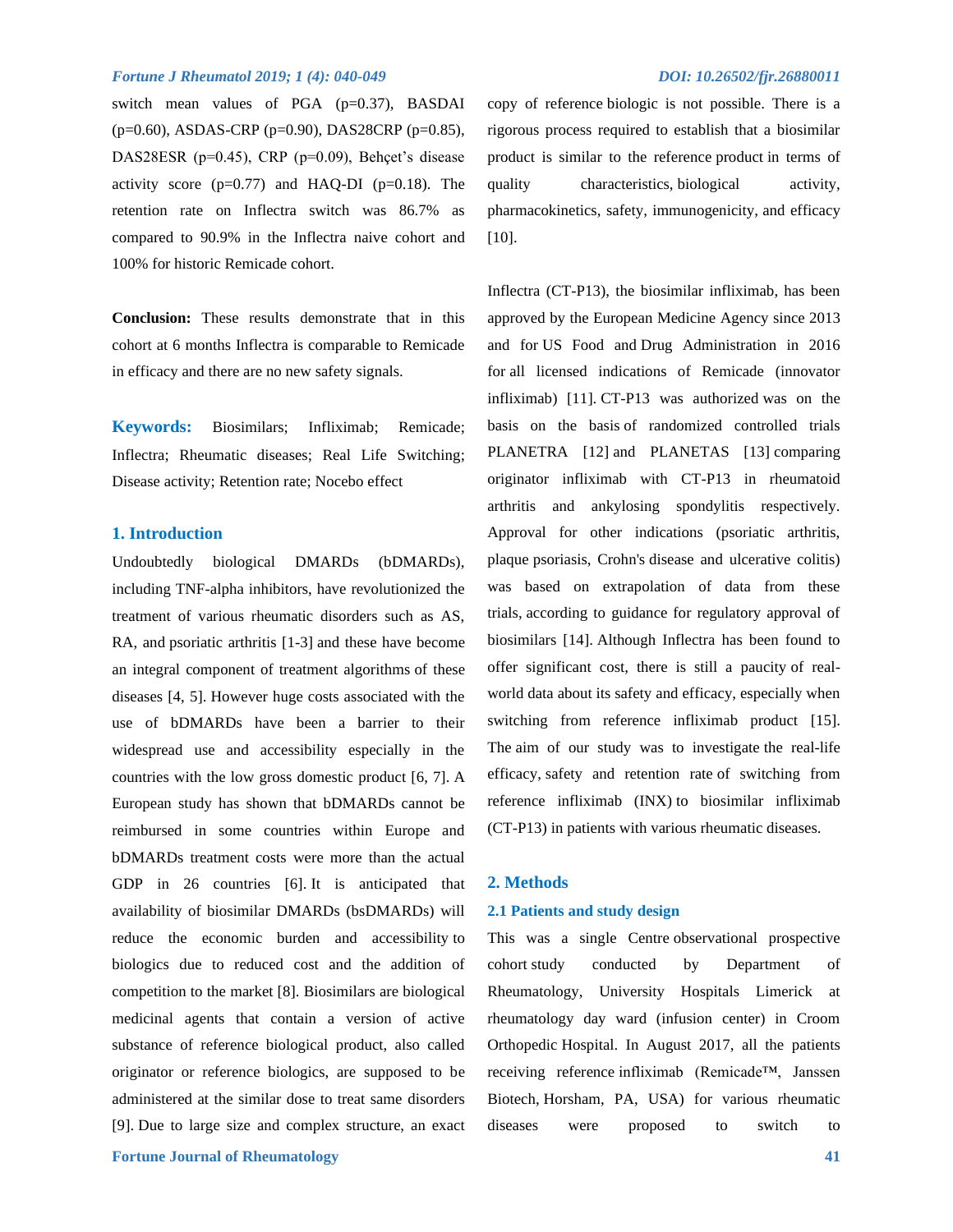biosimilar infliximab CT-P13 (Inflectra™, Lake Forest, IL, USA). Ethical approval was obtained from the local ethics committee to undertake this study. All these patients were physically interviewed by Rheumatology registrar to discuss switching and they were given information about biosimilar infliximab and data about its safety and efficacy. Informed consent was obtained from all the patients agreeing to participate. Patients were also informed about the option of switching back to reference infliximab in future if necessary. Any patient receiving reference infliximab was considered eligible for the study. The patients who agreed to switch were started on CT-P13 at the same treatment regimen (dose and frequency) after getting written consent. Associated treatments including csDMARDs and corticosteroids were not modified at inclusion.

For comparison of retention rate, two control cohorts from the same department were used:

1) A cohort of Inflectra-naïve (non-switch Inflectra patients). These were 11 patients who were started on Inflectra and they were never on Remicade.

2) A retrospective cohort of 31patients who were treated with Remicade during Ist half of the year 2017.

The primary outcome was to compare efficacy and safety indicators before the switch (on reference infliximab) and 6 months post-treatment with biosimilar infliximab. The secondary outcome was to compare retention rate of switch population of biosimilar infliximab with biosimilar infliximab naive population and the historic cohort of reference infliximab.

#### **2.2 Assessments**

Demographic, clinical and laboratory data were obtained pre-switch and then clinical and laboratory data were obtained at median 12 weeks follow up. This data included age, sex, rheumatologic diagnosis, duration of disease, comorbidities,

vaccination status, seropositivity, current treatment, duration of infliximab therapy, concomitant immunosuppressive therapy, previous failed csDMARDs or bDMARDs, DAS28 CRP, DAS28 ESR, SDAI, tender joint count, swollen joint count, BADSAI, ASDAS CRP, Behçet's disease activity index (BD score), health assessment questionnaire disability index (HAQ-DI), patient global assessment (PGA) and side effects. Laboratory data included inflammatory markers, bone profile, Vit D, U and Es, LFTs and FBC.

#### **2.3 Statistical analysis**

The data were analysed using SPSS version 22. Descriptive statistics were used to report differences in patient demographics and disease characteristics between Inflectra switch population and Inflectra naive cohort. Normally distributed data were expressed as mean (Standard deviation) while nonnormally distributed data was shown as median (range or interquartile range, IQR). Pre-switch and 6 months postswitch disease activity measures were compared using paired sample t-test. p values below 0.05 were considered significant. Kaplan-Meier survival curves of retention rate were compared using a log-rank test.

#### **3. Results**

#### **3.1 Population characteristics**

Thirty out of thirty-one patients on Remicade agreed to switch to Inflectra. Patients's disease and treatment characteristics are elaborated in Table 1. Among switch population, 9 patients (30%) had ankylosing spondylitis (4 were HLA B27 Positive), 6 patients (20%) had RA (4 were seropositive for RF and Anti-CCP), 6 (20%) had Behçet's disease, 2 (6.7%) had psoriatic arthritis and 3 (10%) patients had Enteropathic arthritis. Their mean age was 50 (12.2) years and 20 (66.7%) were female. Mean duration of disease was 6.8 (2.9) years and median duration of being on Remicade prior to switch was 72 (24-192) months. More than half of the patients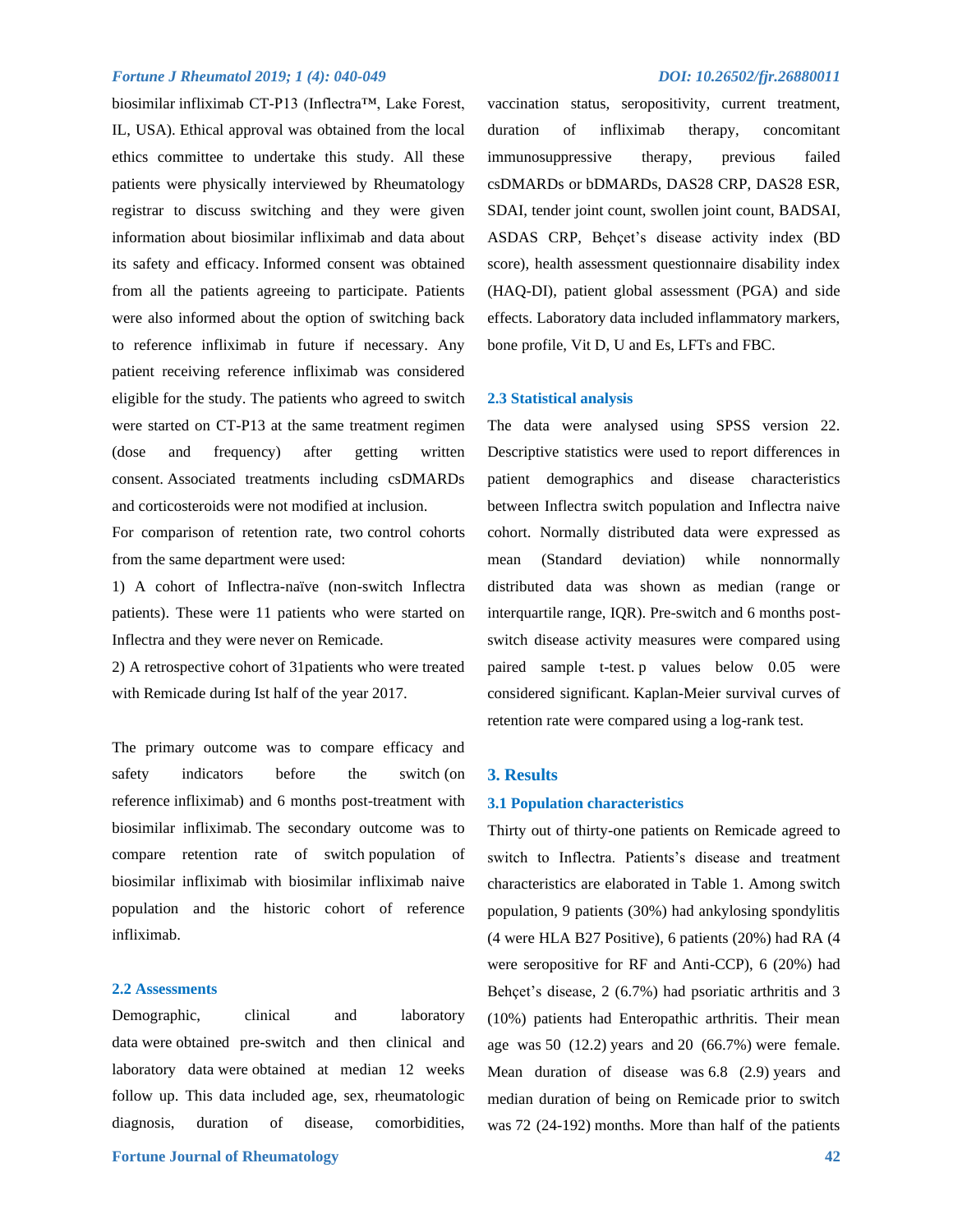(53.3%) were on csDMARDs and nearly one third (30%) were on corticosteroids along with Infliximab. Among 11 patients of non-switch Inflectra cohort, five patients (45.5%) had psoriatic arthritis, 3 (27.3%) had RA and one (9.1%) had AS. Their mean age was 47.2 (15.2) years and 6 (54.5%) were female. Mean duration of disease was 8 (5.2) years and median duration of being on Remicade prior to switch was 11 (2-26) months. More than half of the patients (53.3%) were on csDMARDs and nearly one third (30%) were on corticosteroids along with Infliximab. 6 (54.5%) patients were requiring concomitant csDMARDs and corticosteroids.

### **3.2 Efficacy**

Pre-switch disease activity measures of Inflectra switch population were compared with 6 months post-switch disease activity measures of the same patients (Figure 1). Mean (standard deviation) PGA pre-switch was 33 (26.3) compared to 35.3 (24) following biosimilar switching without significant difference (p=0.37). Mean HAQ on reference infliximab also did not differ significantly following switching {0.42 (0.45) vs 0.45 (0.47) p=0.18}. Rheumatoid arthritis, ankylosing spondylitis and psoriatic arthritis patients didn't show any statistically significant worsening in disease activity measures following the switch as shown by mean values of BASDAI (3.12 (1.2) vs 2.98 (1.5) p=0.60}, ASDAS-CRP{1.7 (0.57) vs 1.7 (0.57) p=0.90}, SDAI {14.6  $(16.5)$  vs 13.1  $(10.4)$  p=0.65}, DAS28CRP  $\{3.9\}$   $(1.6)$  vs 3.28 (1.0) p=0.85}, DAS28ESR {3.97 (2.04) vs 3.49  $(1.20)$  p=0.45}, CRP {3.13 (4.2) vs 3.48 (4.8) p=0.09}. Our cohort of Behçet's disease patients also maintained their efficacy following switch to biosimilar (mean Behçet's disease activity index 1.17 (1.3) vs 1.33 (2.16)  $p=0.77$ ).

#### **3.3 Retention rate and safety**

At 6 months post-switch, 26 (86.7%) out of 30 patients are continuing Inflectra with good efficacy and without any serious safety concern. This retention rate is lower than that of the cohorts of historic Remicade (100%) and Inflectra (90.9%) Figure 2. All 4 patients who stopped Inflectra were successfully switched back to Remicade. Among these four drop-outs, one patient developed severe nausea, dizziness and abdominal pain after her first Inflectra infusion and another patient developed psoriasis flare 12 weeks after the switch (having had no active psoriasis for the years they were on Remicade). Two patients developed subjective worsening of pain without objective or serological worsening of disease activity (Figure 3). One patient among Inflectra naive group had to stop Inflectra because of recurrent chest infections. No patients on Inflectra developed serious infections requiring hospital admission. These 4 patients were successfully switched back to Remicade. Patient 1 with nausea and abdominal pain had no further symptoms. Patient 2 with flare of psoriasis had full clearing of psoriasis within 2 months of switching back and 2 patients with subjective flare of symptoms reported a return to pre-switching symptom levels. There was no malignancy and mortality during this study.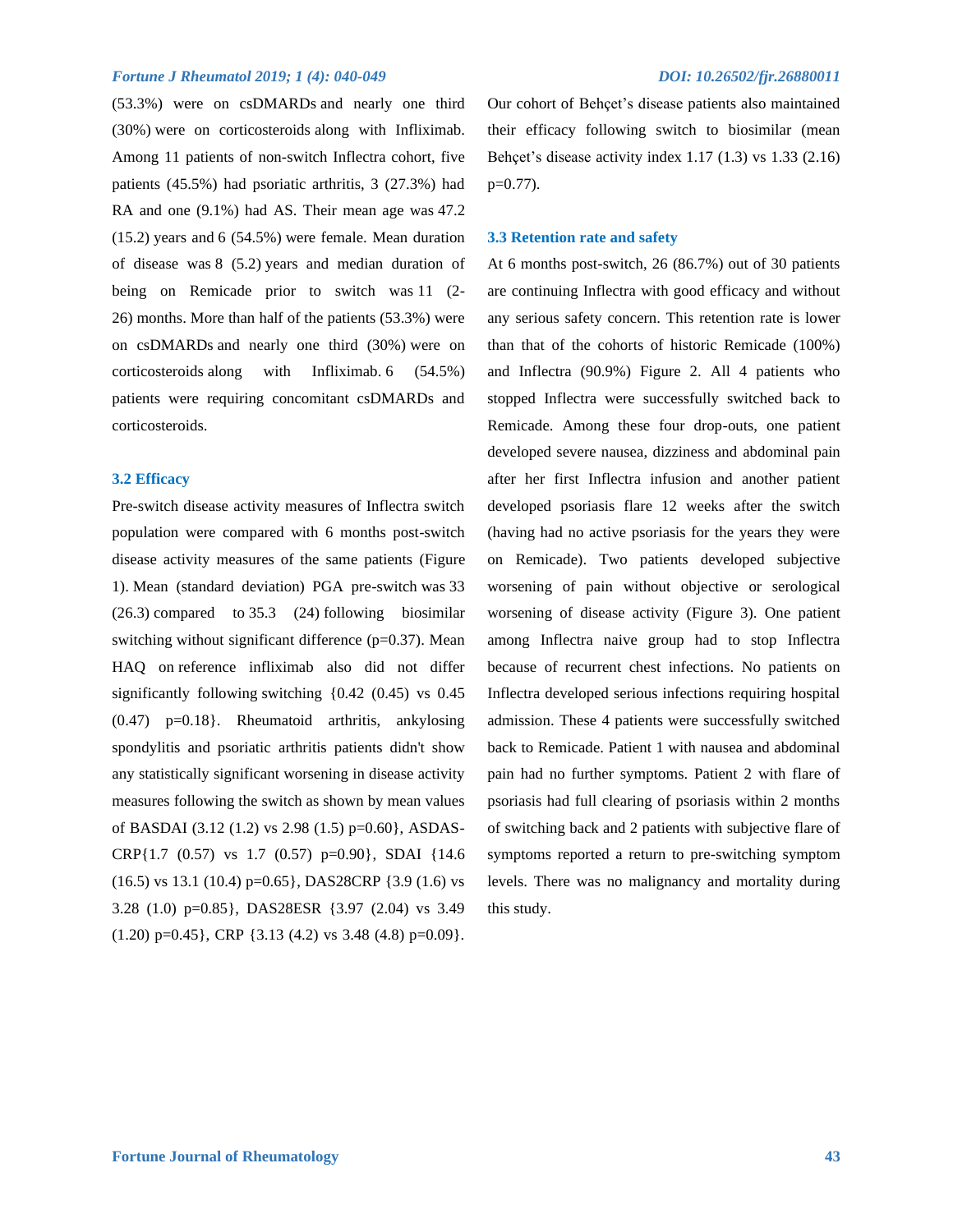| <b>Characteristics at inclusion</b>  | Inflectra switch population $(n=30)$ | Inflectra-naïve (non-switch) |
|--------------------------------------|--------------------------------------|------------------------------|
|                                      |                                      | population (n=11)            |
| Age, years, mean (S.D.)              | 50(12.2)                             | 47.2 (15.2)                  |
| Female Sex                           | 20 (66.7%)                           | 6(54.5%)                     |
| Diagnosis: number (%)                |                                      |                              |
| RA                                   | 6(20%)                               | 3(27.3%)                     |
| <b>AS</b>                            | $9(30\%)$                            | $1(9.1\%)$                   |
| Behçet's disease                     | 6(20%)                               | $1(9.1\%)$                   |
| Psoriatic Arthritis                  | $2(6.7\%)$                           | 5(45.5%)                     |
| Enteropathic Arthritis               | $3(10\%)$                            | $\boldsymbol{0}$             |
| JIA                                  | $1(3.3\%)$                           | $\Omega$                     |
| Undifferentiated                     | $1(3.3\%)$                           | $\Omega$                     |
| inflammatory arthritis               |                                      |                              |
| Juvenile Dermatomyositis             | $1(3.3\%)$                           | $\Omega$                     |
| <b>GCA</b>                           | $\mathbf{0}$                         | $1(9.1\%)$                   |
| <b>Graves Ophthalmopathy</b>         | $1(3.3\%)$                           | $\overline{a}$               |
| Disease duration mean years (S.D.)   | 6.8(2.9)                             | 8(5.2)                       |
| Weight, Kgs, mean (S.D.)             | 72.4(10.5)                           | 94.2 (30.9)                  |
| Height, centimeters, mean (S.D.)     | 166.5(9.1)                           | 165.9(8.4)                   |
| BMI, kg/m <sup>2</sup> , mean (S.D.) | 26.1(3.5)                            | 34.5(11.8)                   |
| Infliximab dose, mg/kg, median       | $5(3-8)$                             | 5                            |
| (range)                              |                                      |                              |
| Infliximab infusion frequency,       | $6(4-12)$                            | $6(6-8)$                     |
| median (range)                       |                                      |                              |
| Duration of being on Infliximab      | 72 (24-192)                          | $11(2-26)$                   |
| before switch, months, median        |                                      |                              |
| (range)                              |                                      |                              |
| Concomitant csDMARDs, n (%)          | 16 (53.3%)                           | 6(54.5%)                     |
| Methotrexate, dose, mg, median       | $15(10-25)$                          | $15(10-25)$                  |
| (range)                              |                                      |                              |
| Concomitant corticosteroids, n (%)   | $9(30\%)$                            | 6(54.5%)                     |
| Previously been on other             | 19 (63.3%)                           | 11 (100%)                    |
| bDMARDS, n (%)                       |                                      |                              |

RA: Rheumatoid Arthritis; AS: Ankylosing Spondylitis; JIA: Juvenile Idiopathic Arthritis; GCA: Giant Cell Arteritis; SD: Standard Deviation; BMI: Body Mass Index; csDMARDs; Conventional Synthetic Disease Modifying Anti-Rheumatic Drugs; bDMARDs: Disease Modifying Anti-Rheumatic Drugs.

**Table 1:** Baseline characteristics of Inflectra switch and Inflectra naïve (|non-switch) patients' groups.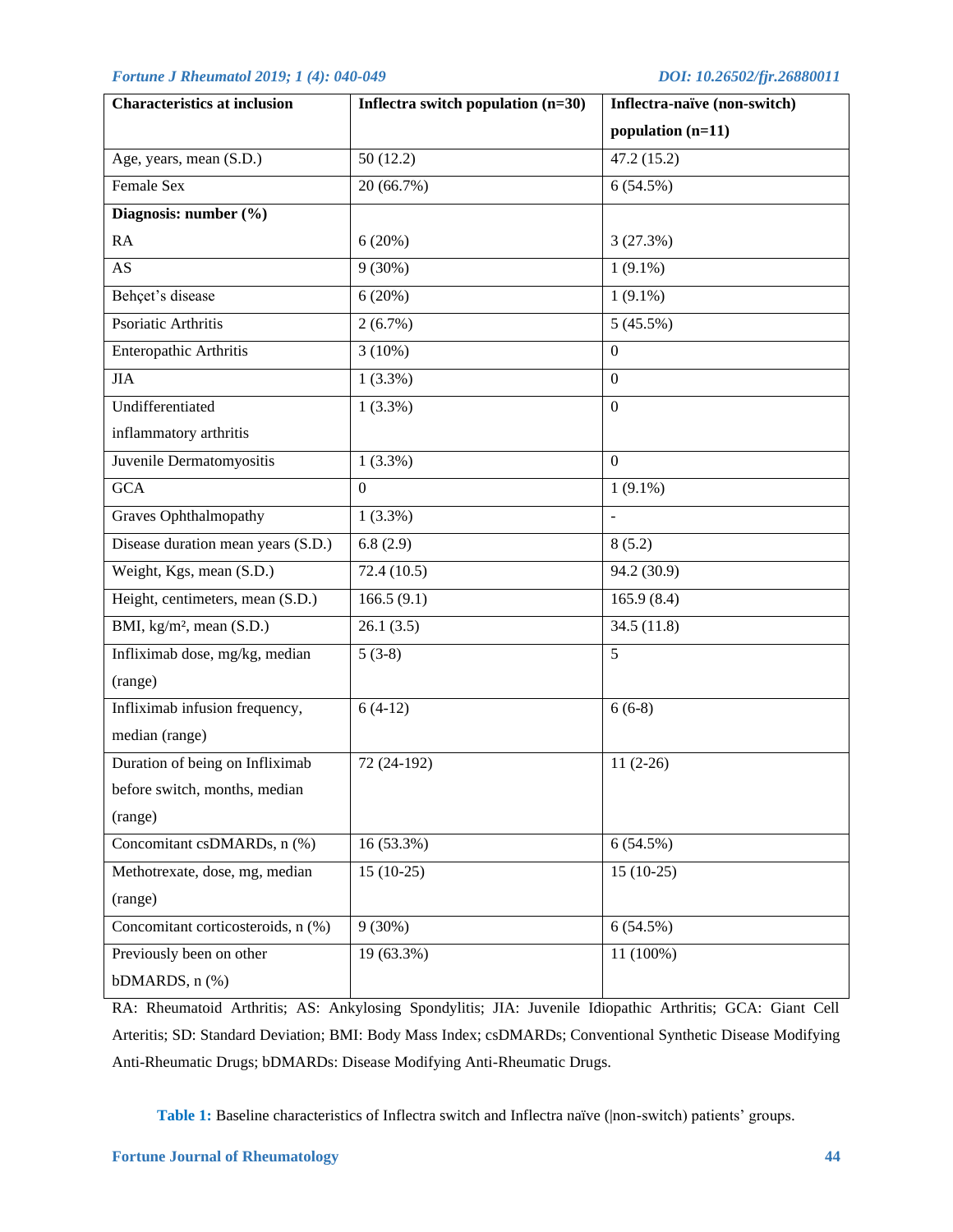

PGA: Patient global assessment score; BADSAI: Bath Ankylosing Spondylitis Disease Activity Index; ASDAS-CRP: Ankylosing Spondylitis Disease Activity Score-C reactive protein; SDAI: Simplified Disease Activity Index; DAS28CRP: Disease Activity Score 28- C reactive protein; DAS28ESR: Disease Activity Score 28- Erythrocyte Sedimentation Rate; TJC: Tender joint count; SJC: Swollen Joint Count; BD score: Behcet disease activity index; HAQ-DI: health assessment questionnaire- disability index

**Figure 1:** Box plots to compare main study outcomes pre-switch and 6 months post-switch.



**Figure 2:** Comparison of 6 months retention rate among Inflectra switch, Inflectra Naïve (Inflectra non-switch) and Historic Remicade groups.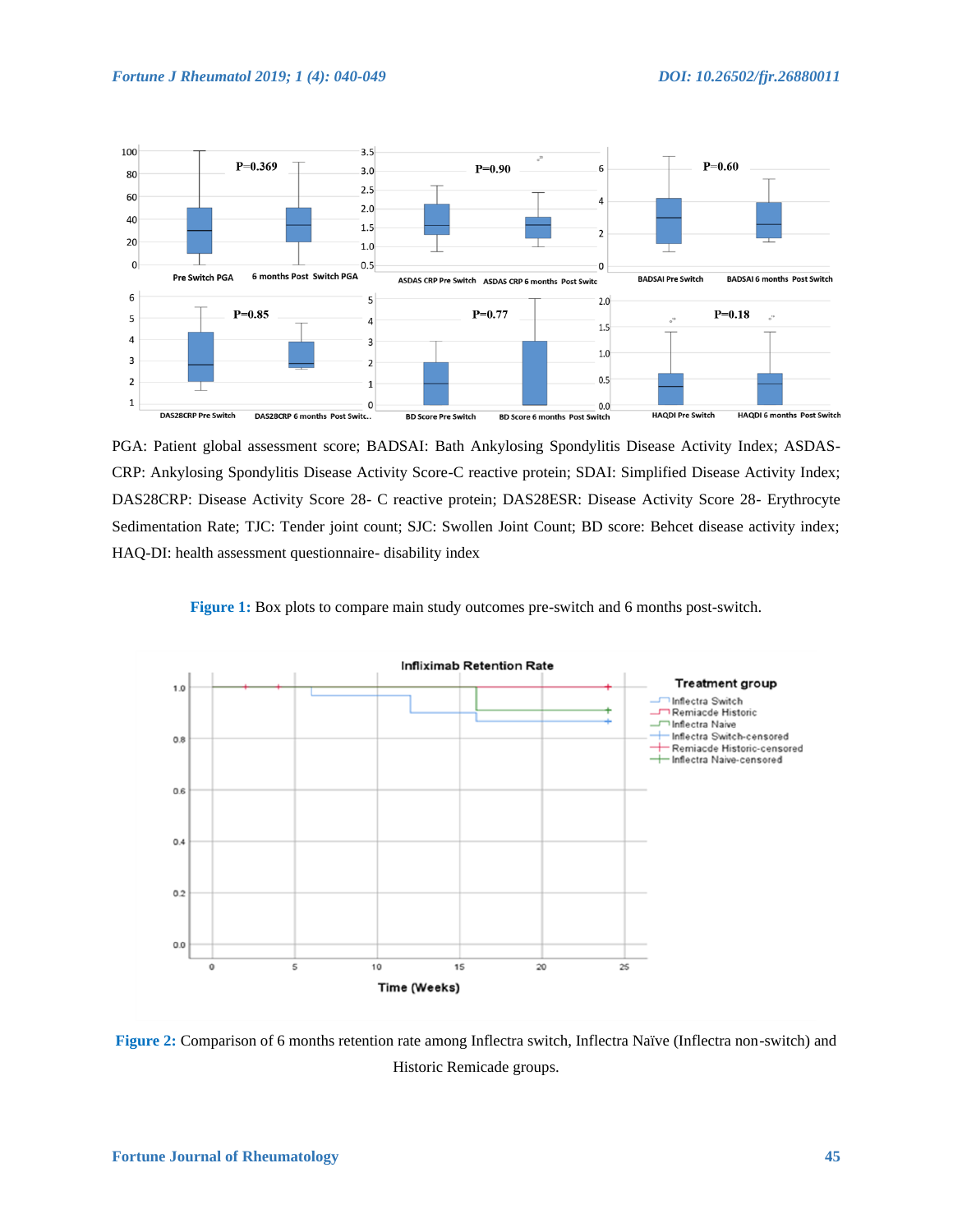

**Figure 3:** Flowsheet showing outcome of switch population at 6 months.

### **4. Discussion**

Our study is one of only a few studies done in real-life setting examining efficacy and safety of switching from reference infliximab (Remicade) to biosimilar infliximab, CT-P13 (Inflectra). It clearly shows that the clinical efficacy and tolerability of Inflectra is equivalent to Remicade even after switching in a reallife setting; supporting data from previous randomised controlled trials and observation single and multicentre studies. PLANETAS [12], a phase I RCT, confirmed pharmacokinetic equivalence of CT-P13 and reference infliximab without any significant difference in disease activity and safety measures at week 30. Bio clinical equivalence was demonstrated by PLANETRA [13], a phase III RCT, which showed comparable ACR20 responses at week 30: 60.9% for CT-P13, 58.6% for reference infliximab (95% CI,  $-6\%$  to 10%). 54 weeks results of these trials demonstrated persistent disease activity without any safety concerns [16, 17]. In the extension phase of PLANETRA [18] and PLANETAS [19], patients who received reference infliximab were switched to CT-P13 at week 52 and compared to

**Fortune Journal of Rheumatology 46** 

the group receiving CT-P13 from the beginning. After an additional year of follow-up, there was no difference in terms of efficacy and tolerance as shown by comparable ACR 20, ACR 40, ACR 70, ASAS 20 and ASAS 40 responses. The NOR-SWITCH, a Norwegian study, was 52-week randomized doubleblind, non-inferiority, phase IV trial [20]. In this trial, 482 patients of inflammatory bowel disease and various rheumatic disease were randomised in a 1:1 ratio to either continued infliximab originator or to switch to CT-P13 treatment. At 52 weeks, CT-P13 was found to be non-inferior to reference infliximab with the predefined non-inferiority margin of 15%.

The Danish DABINO registry published results of 802 patients with RA (403), SpA (279), PsA (120) who underwent a non-medical switch to CT-P13 from reference Infliximab [21]. These results showed similar disease activity and flares 3 months before and 3 months after the switch for the three diseases. The retention rate at 1 year was 84% for CT-P13 and 86% for reference infliximab. A single Centre observational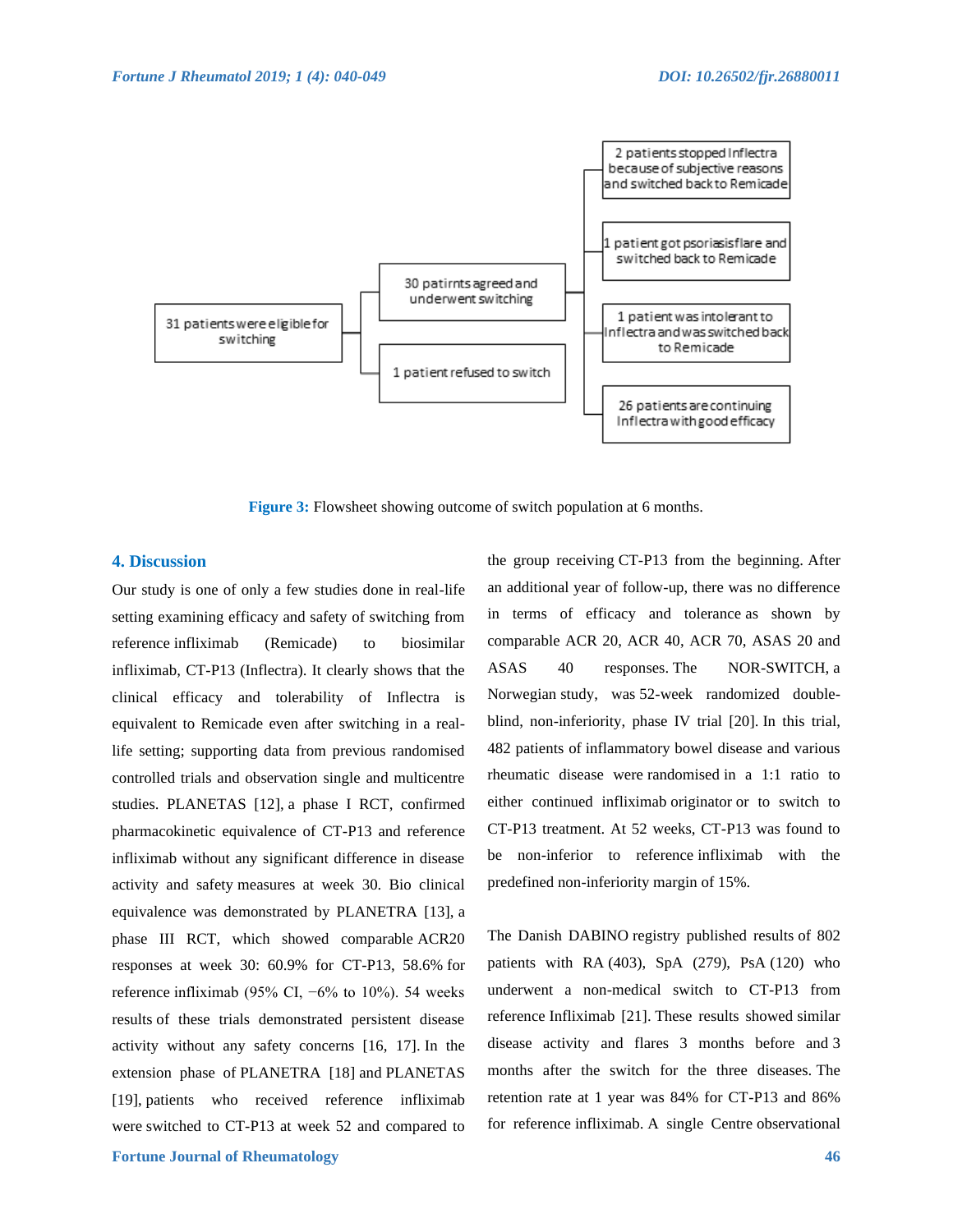real-life French study examined the weight of patient acceptance and retention rate of CT-P13 for patients with various rheumatic diseases [22]. After a median follow-up of 33 weeks, the retention rate was significantly lower in CT-P13 switch cohort (72%) as compared to the prospective CT-P13 naive cohort (88%) and retrospective historic reference infliximab cohorts (90%). Data from a local, single Centre observational study showed the CT-P13 retention rate of 85.3% at 6 months [23]. It is important to note that 2 0f 30 patients (13%) did have an objective adverse outcome from switching. One patient developed nausea and abdominal pain and the second a flare of long quiescent psoriasis. All four patients switched back to Remicade did so successfully which is reassuring, but the cases noted remind us that Biosimilars medications are not Generic and there are significant and relevant differences between biosimilar and bio-originator products.

Among all observational switch studies, our trial showed the best retention rate 86.7% at 6 months. Subjective reasons were the most important reason (50%) of dropouts. This can be due to nocebo effects of non-medical infliximab switch. A nocebo effect occurs when patient's negative perception of treatment causes an unexplained worsening of disease outcome. Significant price difference between bio-originators and biosimilars can also be a leading factor resulting in negative perception and nocebo effect. Our strategy of patient empowerment could be one of the factors contributing towards high retention rate of CT-P13. The nocebo effect associated with non-medical infliximab switch was studied in a recently published Dutch study [24]. Our cohort of Behçet's disease patients [25] maintained good disease control after switching to CT-P13. This is first real-time study showing efficacy of CT-P13 in Behçet's disease patients. The main strengths of our study were that it was conducted in

# **Fortune Journal of Rheumatology 47 47**

real-life clinical setting on a wide variety rheumatology patient and we used two other cohorts to compare retention rate of switch population. The small number of patients, being observational rather than randomised and short follow-up were main limitations of our study.

# **5. Conclusion**

Based on the results of our real-life clinical study, we are satisfied that CT-P13 is a safe and efficacious option to treat a variety of rheumatology patients and it is reassuring that switching to CT-P13 can lead to substantial savings essential for the sustainability of the healthcare system. Switching back to Remicade where necessary was effective and safe. Randomised controlled trials are required to prove long-term safety and efficacy of CT-P13 with higher patient number and longer-term follow-up.

# **Funding**

No specific funding was received from any bodies in the public, commercial or not-for-profit sectors to carry out the work described in this article.

### **Data availability**

The data used to support the findings of this study are available from the corresponding author upon reasonable request.

# **Disclosure Statement**

The authors declare no conflict of interest.

#### **Acknowledgements**

We would like to thank following Rheumatology Specialist Nurses of University Hospital Limerick for helping us in data collection.

- Mrs. Mary Brady
- Mrs. Mary Gillespie
- Mrs. Elaine Fitzgerald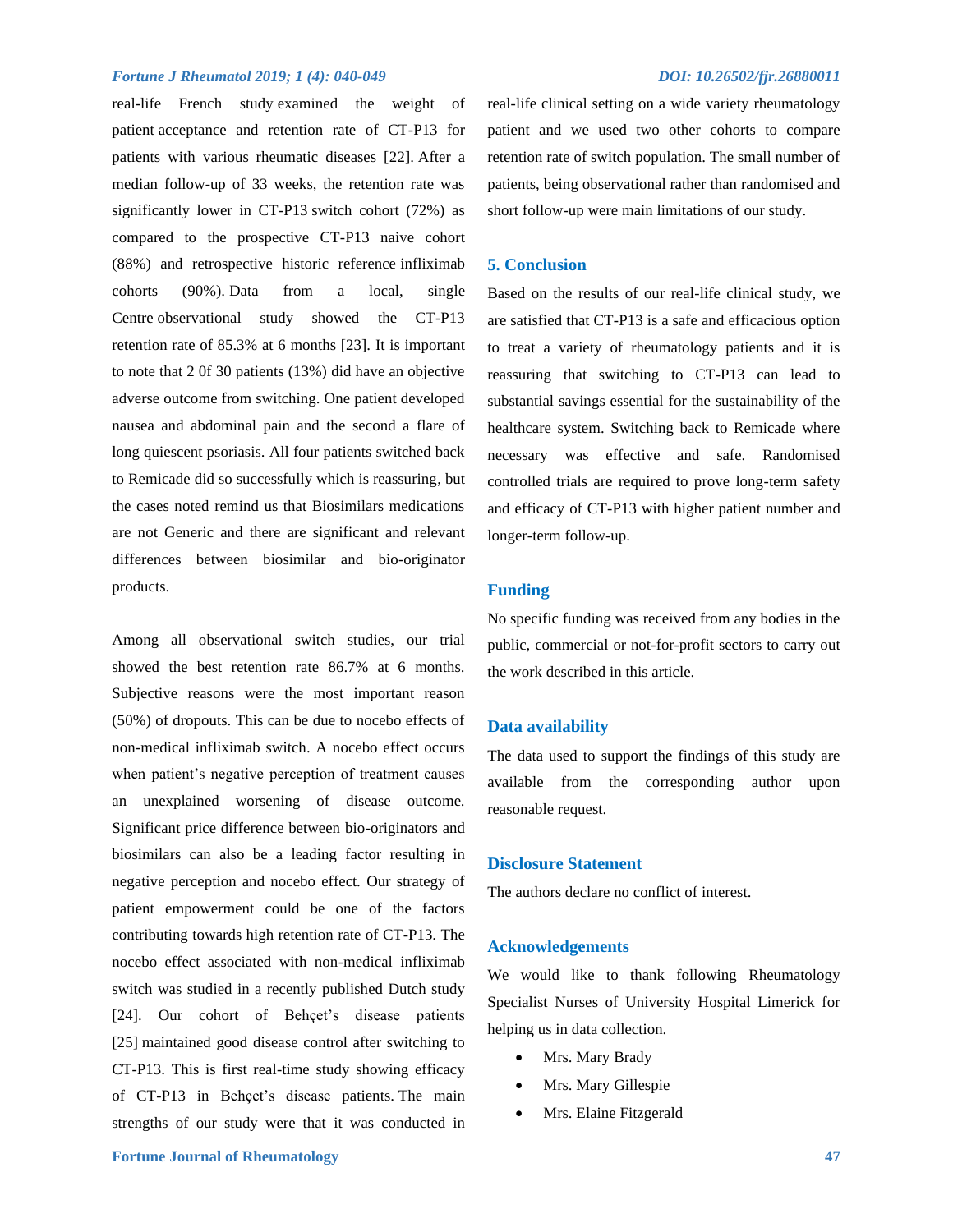• Mrs. Breda McCarthy

#### **References**

- 1. Smolen JS, Landewe R, Breedveld FC, et al. EULAR recommendations for the management of rheumatoid arthritis with synthetic and biological disease-modifying antirheumatic drugs: 2013 update. Ann Rheum Dis 73 (2014): 492-509.
- 2. Braun J, van den Berg R, Baraliakos X, et al. 2010 update of the ASAS/EULAR recommendations for the management of ankylosing spondylitis. Ann Rheum Dis 70 (2011): 896-904.
- 3. Gossec L, Smolen JS, Ramiro S, et al. European League Against Rheumatism (EULAR) recommendations for the management of psoriatic arthritis with pharmacological therapies: 2015 update. Ann Rheum Dis 75 (2016): 499-510.
- 4. Smolen JS, Landewé R, Bijlsma J, et al. EULAR recommendations for the management of rheumatoid arthritis with synthetic and biological disease-modifying antirheumatic drugs: 2016 update. Ann Rheum Dis 76 (2017): 960-977.
- 5. Van der Heijde D, Ramiro S, Landewé R, et al. 2016 update of the ASAS-EULAR management recommendations for axial Spondyloarthritis. Ann Rheum Dis 76 (2017): 978-991.
- 6. Putrik P, Ramiro S, Kvien TK, et al. Inequities in access to biologic and synthetic DMARDs across 46 European countries. Ann Rheum Dis 73 (2014): 198-206.
- 7. Putrik P, Ramiro S, Kvien TK, et al. Equity in clinical eligibility criteria for RAtWG. Variations in criteria regulating treatment with reimbursed biologic DMARDs across

European countries. Are differences related to country's wealth? Ann Rheum Dis 73 (2014): 2010-2021.

- 8. Do¨ rner T, Strand V, Cornes P, et al. The changing landscape of biosimilars in rheumatology. Ann Rheum Dis 75 (2016): 974-982.
- 9. European Medicines Agency. Guideline on similar biological medicinal products. CHMP/437/04Rev1 (2014).
- 10. U.S. Department of Health and Human Services; Food and Drug Administration; Center for Drug Evaluation and Research (CDER); Center for Biologics Evaluation and Research (CBER). Scientific Considerations in Demonstrating Biosimilarity to a Reference Product. Guidance for Industry (2015).
- 11. European medical agency. inflectra: summary of product characteristics (2018).
- 12. Yoo DH, Hrycaj P, Miranda P, et al. A randomised, double-blind, parallel-group study to demonstrate equivalence in efficacy and safety of CT-P13 compared with innovator infliximab when coadministered with methotrexate in patients with active rheumatoid arthritis: the PLANETRA study. Ann Rheum Dis 72 (2013): 1613-1620.
- 13. Park W, Hrycaj P, Jeka S, et al. A randomised, double-blind, multicentre, parallel-group, prospective study comparing the pharmacokinetics, safety, and efficacy of CT-P13 and innovator infliximab in patients with ankylosing spondylitis: the PLANETAS study. Ann Rheum Dis 72 (2013): 1605-1612.
- 14. Tesser JR, Furst DE, Jacobs I. Biosimilars and the extrapolation of indications for inflammatory conditions. Biologics: Targets and Therapy 11 (2017): 5-11.